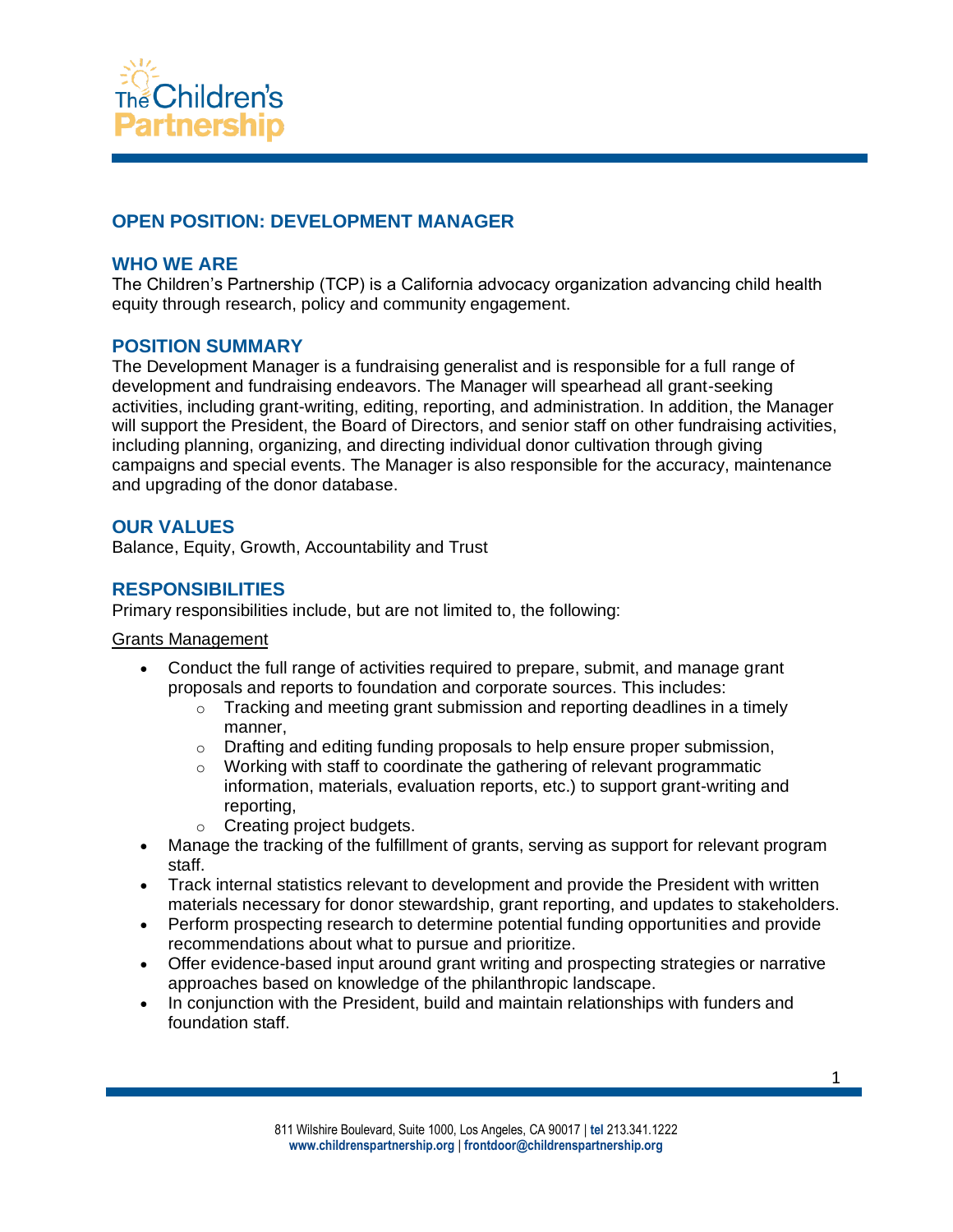

### Individual Donor Development

- Manage Annual Giving Campaign and set and support revenue goals.
- Work with Communications staff to coordinate print, web, and social media designed for donor activities.
- Spearhead design and implementation of strategies for building up a donor list.
- Collaborate with the Board of Directors to provide strategic opportunities for increased fundraising.
- Project manage any events, campaigns, etc. designed to solicit individual donations.
- Steward and cultivate relationships with new and existing individual donors and corporate sponsors.

#### Systems & Infrastructure

- Spearhead creation of annual development plan, identifying and advancing development strategies across the organization for both short- and long-term goals as well as setting and meeting fundraising targets.
- Create and manage an annual development calendar of activities, including events, grant reports, and deliverables.
- Develop, maintain and adhere to development SOPs.
- Maintain donor and foundation records and ensure the accuracy of the donor database.
- Coordinate the sorting and handling of donor receipts (in conjunction with Finance).
- Manage donor acknowledgment, including thank you notes and phone calls.
- Evaluate all efforts and progress toward goals.
- Facilitate the development of relationships with funders (and help foster current ones) through preparing relevant staff for presentations, personal meetings, regular communications, etc. and arranging for meetings when appropriate.
- Facilitate development team meetings and manage activities.
- Manage all development tracking documents and provide regular reports to staff and Board.

#### **Other**

- Understand The Children's Partnership (TCP) institutional history and programs.
- Implement occasional events to support the development function.
- Produce high-quality drafts of development-related products.
- With President, serve as an ongoing liaison to foundations, corporate partners, and individual donors.
- Stay up-to-date with grantmaking listservs and funder newsletters.
- Participate in and lead various internal team & staff meetings.
- Represent The Children's Partnership at other meetings, briefings, and other events.